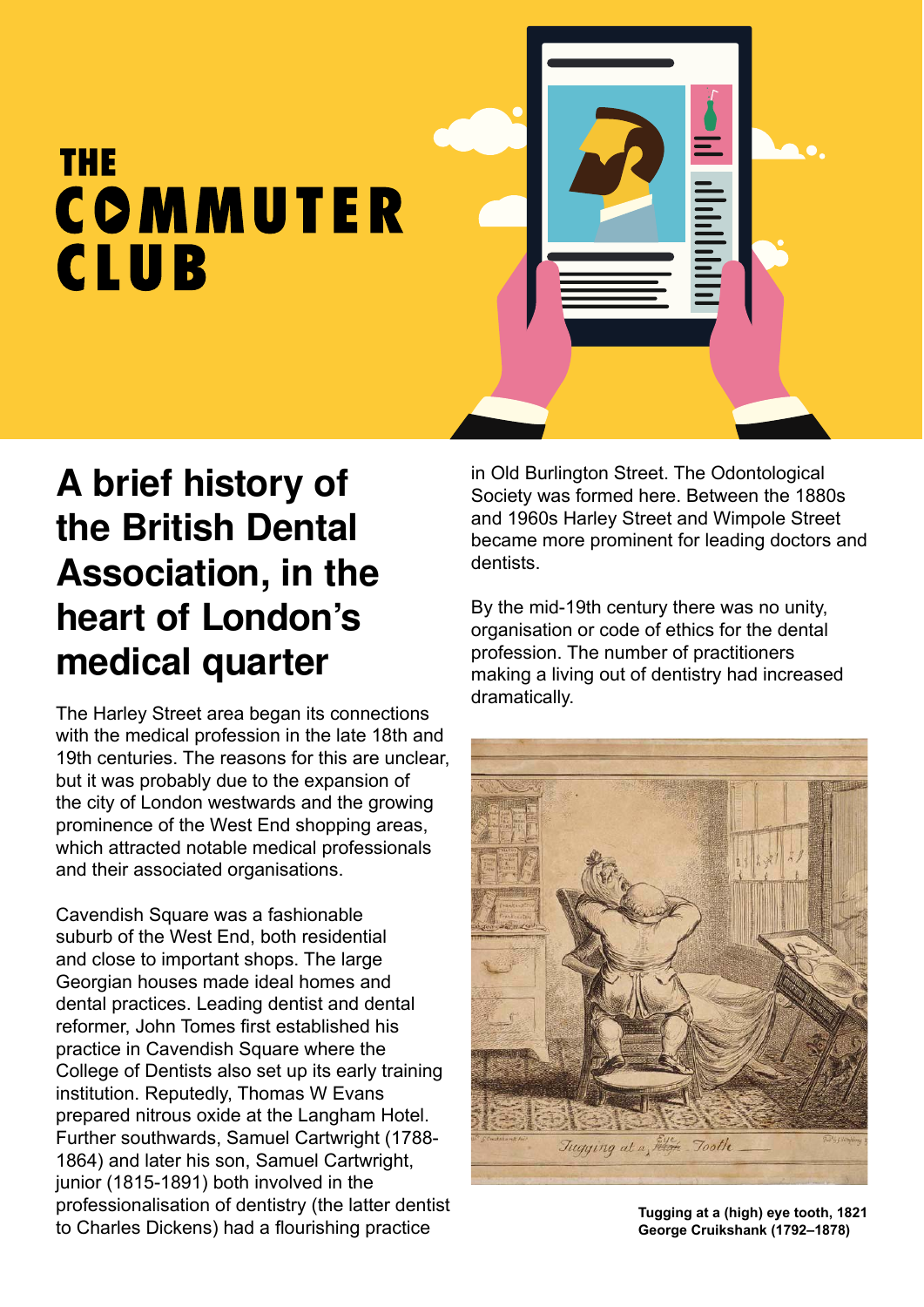Traditionally it was the barber surgeon, physician and blacksmith but now wig makers, jewellers and chemists and everyone else could all give advice and extract teeth. The introduction of anaesthetics promised a painless extraction for patients and the demand for dentures became affordable to more people.

Although the first training course for dentists had been introduced in 1860 (LDS Licentiate in Dental Surgery), graduate numbers were very small compared with the large numbers of unqualified and unscrupulous operators. Malpractice and incompetence were rife. By the 1870s leading dentists including Sir John Tomes and Sir Edwin Saunders (one of Queen Victoria's dentists) formed the Dental Reform Committee. This Committee campaigned successfully for the first legislation to regulate dentistry. The Dental Reform Committee also called for a nationwide meeting to establish a British Dental Association (BDA) in 1879.

Finally established in 1880 the BDA elected Sir John Tomes as its first President. The first, and much flawed Dentists Act was passed in 1878 and much of the BDA's early work involved prosecuting dentists in breach of it.

Further legislation to tighten the practise of dentistry resulted in the Dentists Act of 1921. This created the Dental Board of the UK to administer the Dentists Register. Prior to this it had just been one of the many responsibilities of the General Medical Council. With the advent of a Board focused specifically on dentistry, the BDA was freed from legislation, and rapidly



**'Waterloo' teeth from the BDA Museum collection**

became the leading consultative body and champion for the dental profession – the role of the BDA today.

In order to accommodate the increased number of services offered to members as the result of the introduction of the NHS and a growth in the nation's demand for dental treatment the BDA decided to find alternative accommodation. Since 1935 the British Dental Association had been situated in an 18th Century house at 13 Hill Street, just off Berkeley Square but by the early 1960s had outgrown the premises. A bespoke building at 64 Wimpole Street was built and designed to serve as its headquarters and was opened by Her Majesty The Queen on 13th March 1967.

The new building offered space for a larger library and museum and the work of these two functions continues today. The BDA library is the most comprehensive dental library in Europe. It was first opened in 1920 and was founded and organised by Lilian Lindsay CBE, the first women to qualify as a dentist in the UK (1895) and the first female member of the BDA. Before marrying she ran a solo dental practice for ten years and continued to work in partnership with her husband after marriage. Her husband, Robert Lindsay was made BDA Dental Secretary in 1920 (the equivalent of today's Chief Executive) and they moved down from Scotland when he took up the post. She gave up practising at this point only to begin a completely new career as a dental librarian. She amassed a large collection of rare books and journals and the library continues to offer a wide range of print and online resources to support dentists at whatever stage of their career.

The BDA Museum was created in 1934 opening with objects that had been donated over previous years by its members. This is the best place to explore the sometimes gruesome but fascinating history of dentistry. Open to the public this small museum explores the development of dentistry primarily in the nineteenth century. This was the time when anyone could give you advice about your teeth or extract them for you for a fee and with little or no skill! Our visitors can see the famous and notorious Waterloo teeth. These were ivory